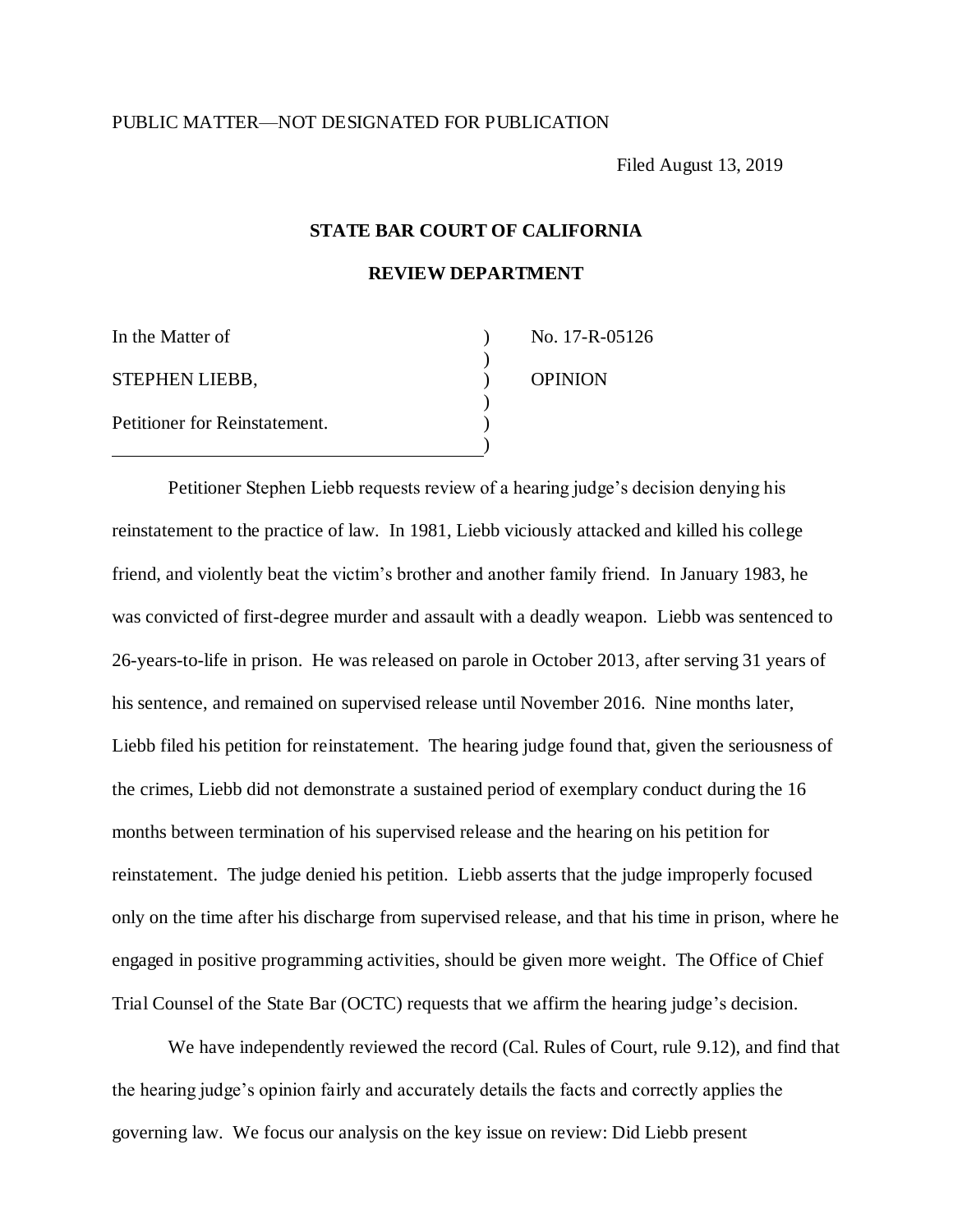overwhelming proof of his rehabilitation by a *sustained* period of exemplary conduct following his discharge from supervised release? Like the hearing judge, we find that he did not.

### **I. PROCEDURAL BACKGROUND**

On August 29, 2017, Liebb filed a petition for reinstatement. On January 8, 2018, OCTC filed its opposition to the petition. At the March 19, 2018 pretrial conference, Liebb stipulated to the facts set forth on pages 2 through 11 of OCTC's pretrial statement, which was filed on March 8, 2018.

A five-day trial was held on March 27, 28, and 29, and April 17 and 18, 2018. Following closing arguments on April 18, the matter was submitted for decision.

### **II. LIEBB'S MISCONDUCT LEADING TO CONVICTION AND RESIGNATION**

### **A. Background**

 $\overline{a}$ 

In 1977, Liebb moved from Brooklyn, New York to California to attend law school at the University of California at Los Angeles (UCLA). During the summer of 1978, Liebb became friends with Michael Diller (Michael), $<sup>1</sup>$  who was an undergraduate student at UCLA, and met his</sup> family. Michael's father, Stanley, hired Liebb to manage an apartment building he owned in Beverly Hills (Diller Apartments) in exchange for a rent-free apartment in the building. As the Chairman of the Board of Los Angeles New Hospital, Stanley also hired Liebb as a clerk at the hospital.

In May 1980, Liebb graduated from UCLA law school. In October 1980, he began working for the law firm of Kelly Bixby. On December 16, 1980, Liebb was admitted to the State Bar of California.

<sup>&</sup>lt;sup>1</sup> We refer to the Dillers by their first names to differentiate among the family members and not out of disrespect.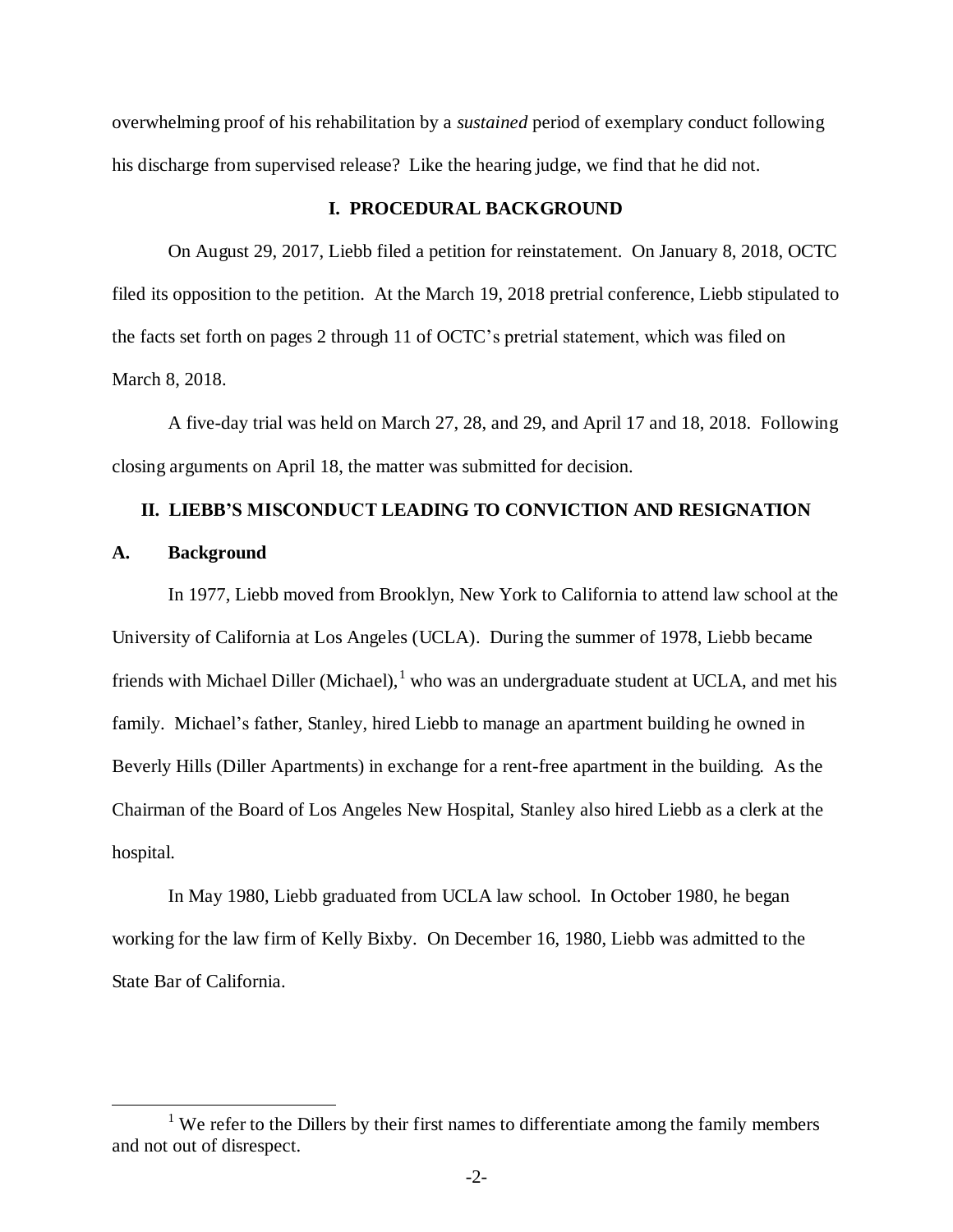### **B. Disputes with Diller Family and Associates and Related Assault and Threats**

In November 1980, David Altschuler became the supervising manager of Diller Apartments. He also worked for Stanley at Los Angeles New Hospital. With Stanley's approval, Altschuler sent Liebb a letter on February 9, 1981, to inform him that his rent would thereafter be \$100 per month.

In February 1981, Liebb rented apartment number 103 at Diller Apartments to Dr. Eugene Landy without informing Stanley or Altschuler. Liebb collected six months' rent in advance, gave Dr. Landy a receipt that he signed as "Stephen Claymore," and told Dr. Landy that he was a professional boxer. Liebb never provided Altschuler or Stanley with the rent he collected. Altschuler believed the apartment was empty.

On March 31, 1981, Liebb charged into Altschuler's office, causing a commotion and repeatedly insulting Altschuler. Joe Gold, a friend of the Diller family, was also at the office. As Liebb was leaving the office, he angrily said to Gold, "You want it next?" Altschuler told Gold not to respond and Gold stopped talking to Liebb and resumed working. When Gold went to the elevators in the hall, Liebb came out of the office lobby area and started to threaten and swing at him. Liebb chased Gold back into the lobby area, struck him hard on the side of the head, put his hands around Gold's neck, and pushed him toward the door of the waiting room with great force. Several people attempted to pull Liebb away from Gold before Liebb fled the premises. After Gold filed a police report, Liebb called him on three occasions to try to talk him into withdrawing his complaint. Gold eventually dropped the charges.

At the end of April 1981, Liebb vacated his apartment. Altschuler found the apartment badly damaged—with chairs turned over, windows broken, stains on the floor, and filthy sinks and fixtures.

-3-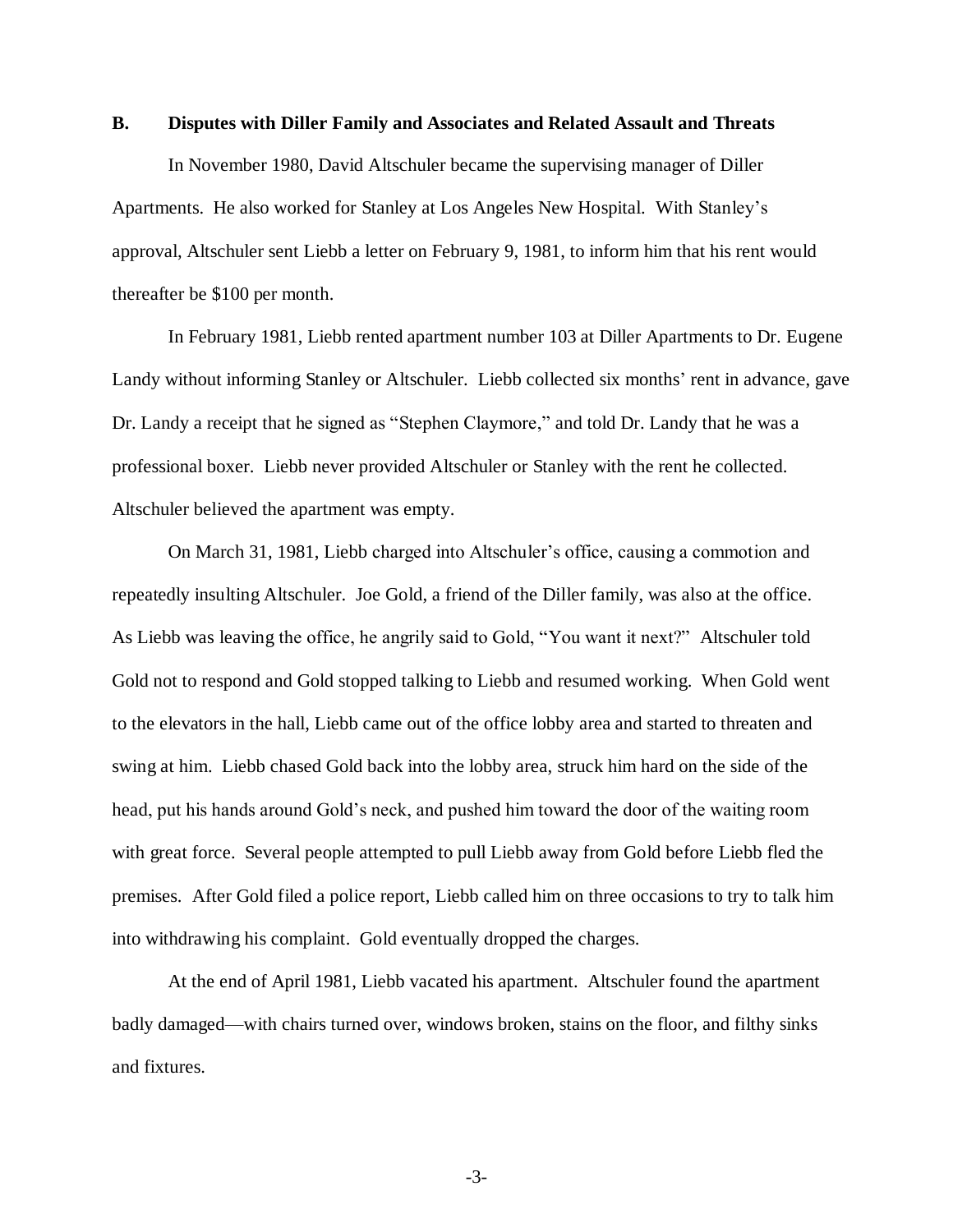Thereafter, Gold took over managing Diller Apartments. On May 4, 1981, Liebb called Dr. Landy and offered to reduce the rent for a longer rental period. Dr. Landy accepted and paid Liebb another six months' rent in advance. On May 11, Gold entered apartment 103, discovered that someone was living there, and arranged to have the locks changed. Liebb called Dr. Landy's secretary, Ms. Turner, to tell her that someone was tampering with the apartment locks. Ms. Turner drove to the apartment and discovered that her key no longer worked. She demanded that Gold allow her access to the apartment, which he refused. He informed Ms. Turner that it was listed as vacant and the owners had not received any rent for it.

At about 7:00 p.m. on May 11, 1981, Gold, Michael, and Michael's brother, Arthur, left Diller Apartments. As they were leaving, Liebb jumped out of the bushes, and charged up the front stairs carrying a baseball bat. He attacked Gold with the bat, hitting him 15 times over his head and body. As Arthur tried to intervene, Liebb hit him on the thigh and shoulders several times. Gold was seriously injured and filed a police report against Liebb.

Michael and Arthur's mother, Dorothy, telephoned Liebb's father in Brooklyn, told him about the attack, and asked him to come to California to help with the situation. On July 9, 1981, Liebb repeatedly called Dorothy and threatened to kill the entire Diller family if she did not call his parents and retract what she had said. Dorothy refused. After speaking with Dorothy, Arthur decided to talk to Liebb the next morning.

On July 10, Arthur went to Liebb's apartment building and confronted him. They traded blows, and Liebb hit Arthur with a pipe, breaking his nose and causing injuries that required stitches on his face.

### **C. Murder of Michael Diller**

Two days later, on July 12, Liebb hid behind a tree and waited for Michael to pick up his girlfriend, Jody Popkin, from her apartment building. Liebb was wearing a motorcycle helmet

-4-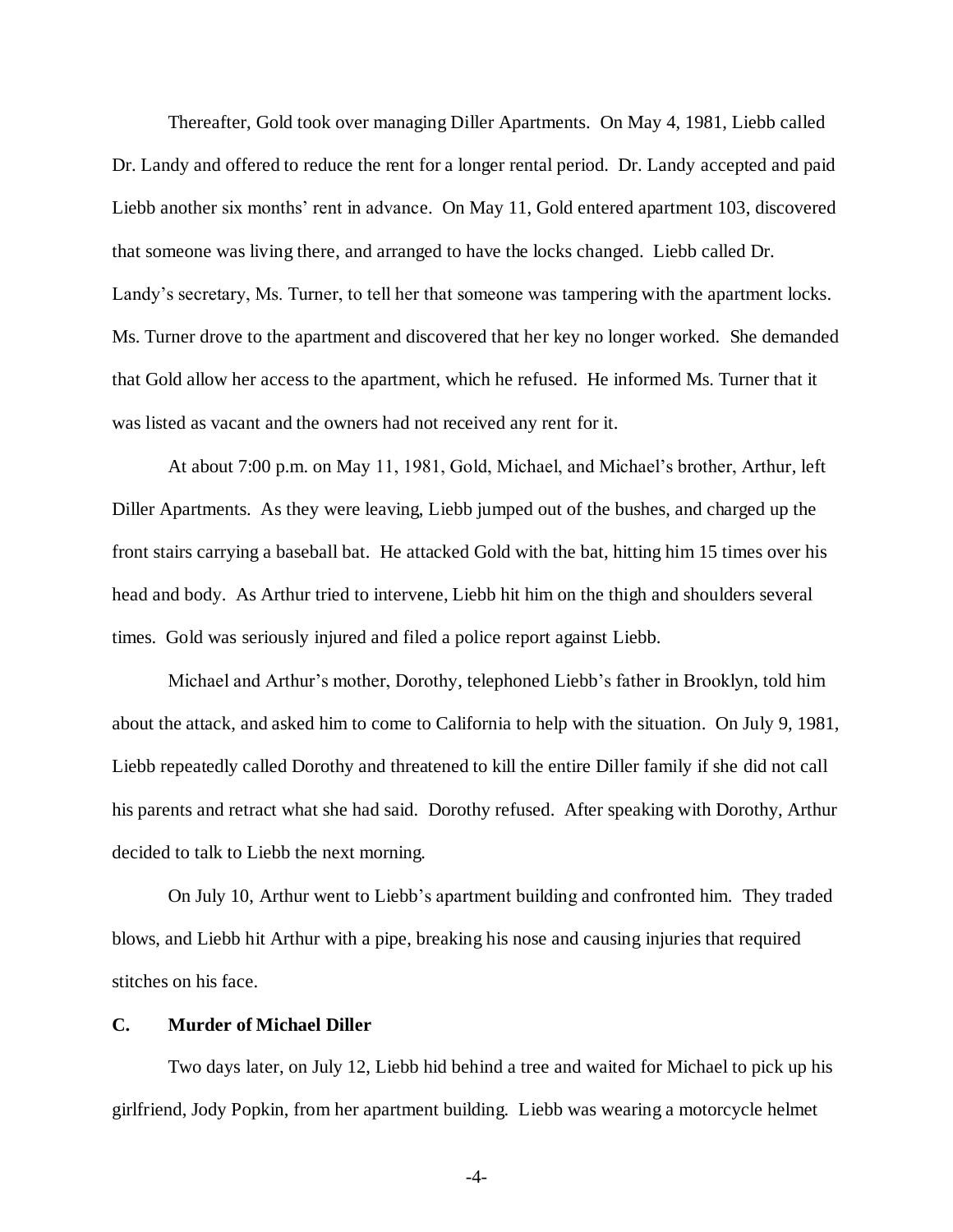with a tinted shield that covered his face, and carrying a knife he had recently purchased. When Michael arrived, Popkin opened the passenger side door and entered the vehicle. Liebb ran up, grabbed the door before she could close it, and jumped onto Popkin. Liebb hit her and then began to attack Michael. Michael accelerated the car, and Liebb grabbed the steering wheel, causing the car to crash into a building. After the crash, Michael jumped out of the driver's side and ran toward a park. Liebb chased Michael to the park office, where Michael dove through a half-open window. Liebb lay across the window sill, holding the knife. Michael grabbed the knife and cut his own hand. He pleaded with Liebb to stop, but Liebb stabbed Michael in the chest, and twisted the blade. As Michael lay mortally injured, Liebb walked calmly away and then left the scene on his motorcycle. Michael died shortly thereafter from loss of blood and a stab wound through his lung and heart. He was 23 years old. Liebb admitted that his murder was premeditated.

### **D. Conviction and Resignation**

On September 9, 1982, Liebb was found guilty by a jury of: (1) one count of murder in the first degree, in violation of California Penal Code section 187, using a knife, in violation of Penal Code section 12022(B), with intent to inflict great bodily injury, in violation of Penal Code section 1203.075; and (2) one count of assault with a deadly weapon, in violation of Penal Code section 245. Liebb was formally convicted in January 1983, and sentenced to imprisonment of 26-years-to-life. On December 30, 1982, having been convicted of first degree murder, a crime involving moral turpitude, the California Supreme Court placed Liebb on interim suspension effective January 28, 1983. On December 2, 1988, after litigating the State Bar matter, Liebb signed a Resignation with Charges Pending form, and filed it with the State Bar Court on December 8, 1988. On February 2, 1989, the Supreme Court accepted Liebb's resignation, effective March 3, 1989.

-5-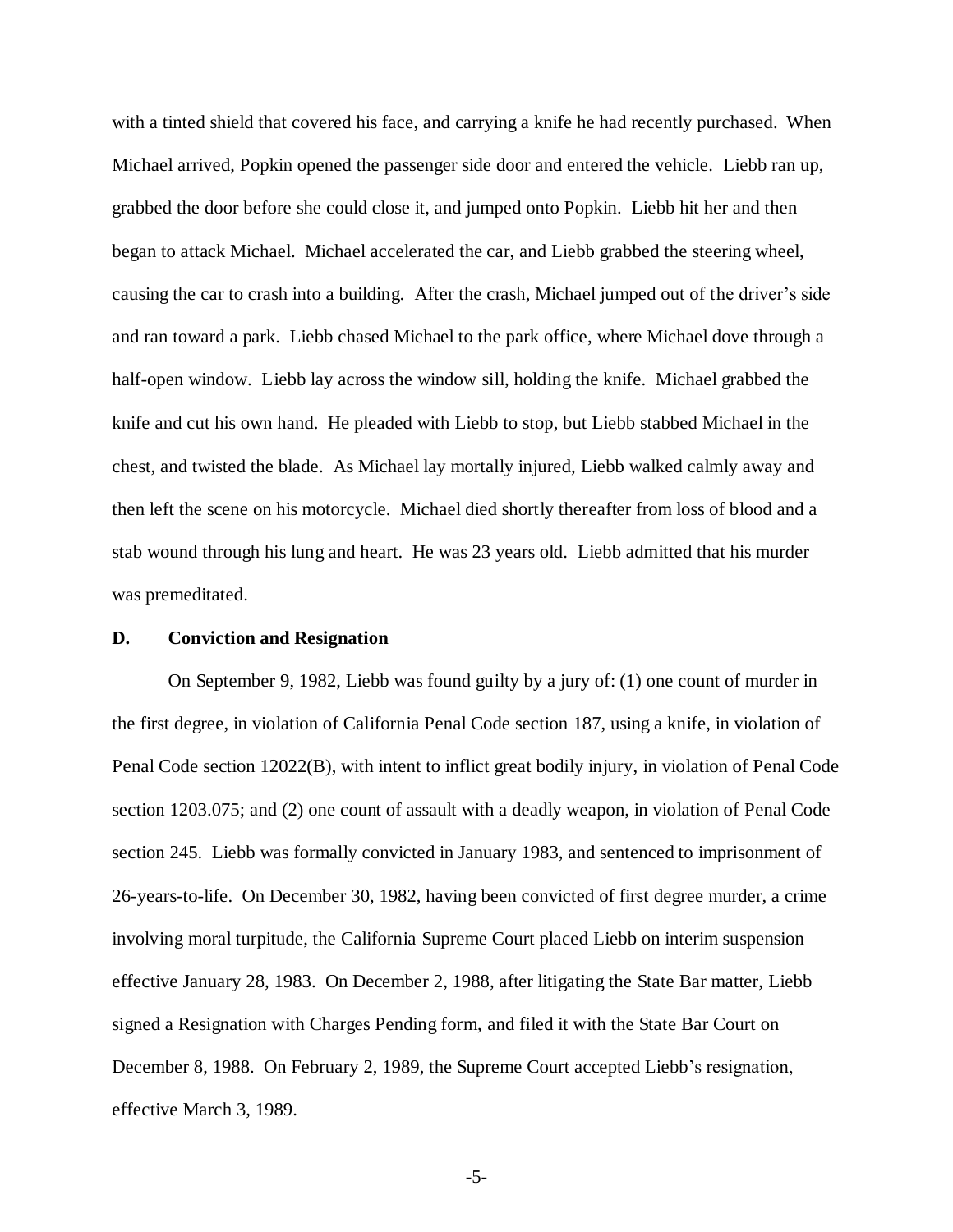### **E. Prison, Parole Hearings, Release, and Discharge from Supervised Release**

In March of 1989, Liebb was involved in a prison fight with another inmate. A Rules Violation Report indicated that Liebb continued to attack the inmate after being ordered to stop and after the other man stopped fighting. An investigation into the attack determined that it was reasonable to conclude that Liebb had engaged in the fight as a diversion from the murder of another inmate that occurred the same day, in which he was suspected of being a co-conspirator.

Liebb was considered for and found unsuitable for parole six times. Each time, the Board of Parole Hearings (the Board) found that Liebb would pose an unreasonable risk of danger to society and a threat to public safety if released from prison.

At Liebb's first hearing in 1996, the Board denied parole because Liebb's offense exhibited a cold-hearted disregard for the life and suffering of another, and because he had not participated in sufficient self-help and therapy programming. In 2000, the Board denied parole because his offense was carried out in a dispassionate or calculated manner, with exceptionally callous disregard for human suffering. The Board found that Liebb had not participated sufficiently in self-help and therapy programs, including group programs, which were necessary for his adjustment. In 2003, the Board denied parole again based on the especially cruel manner in which the offense was carried out, and found that the motive was inexplicable since the crime was unprovoked by the victim. The Board noted Liebb's record of assaultive behavior, including attacking a library monitor while he was at UCLA. The Board also found that Liebb had only participated in programs in a limited manner, failed to take full advantage of vocational opportunities, and did not sufficiently participate in beneficial self-help or therapy programs. The Board considered Liebb's excuses for not attending self-help programs to be weak. The Board pointed out that Liebb's gains in therapeutic programming were recent, and that he had to demonstrate an ability to maintain them over an extended period of time.

-6-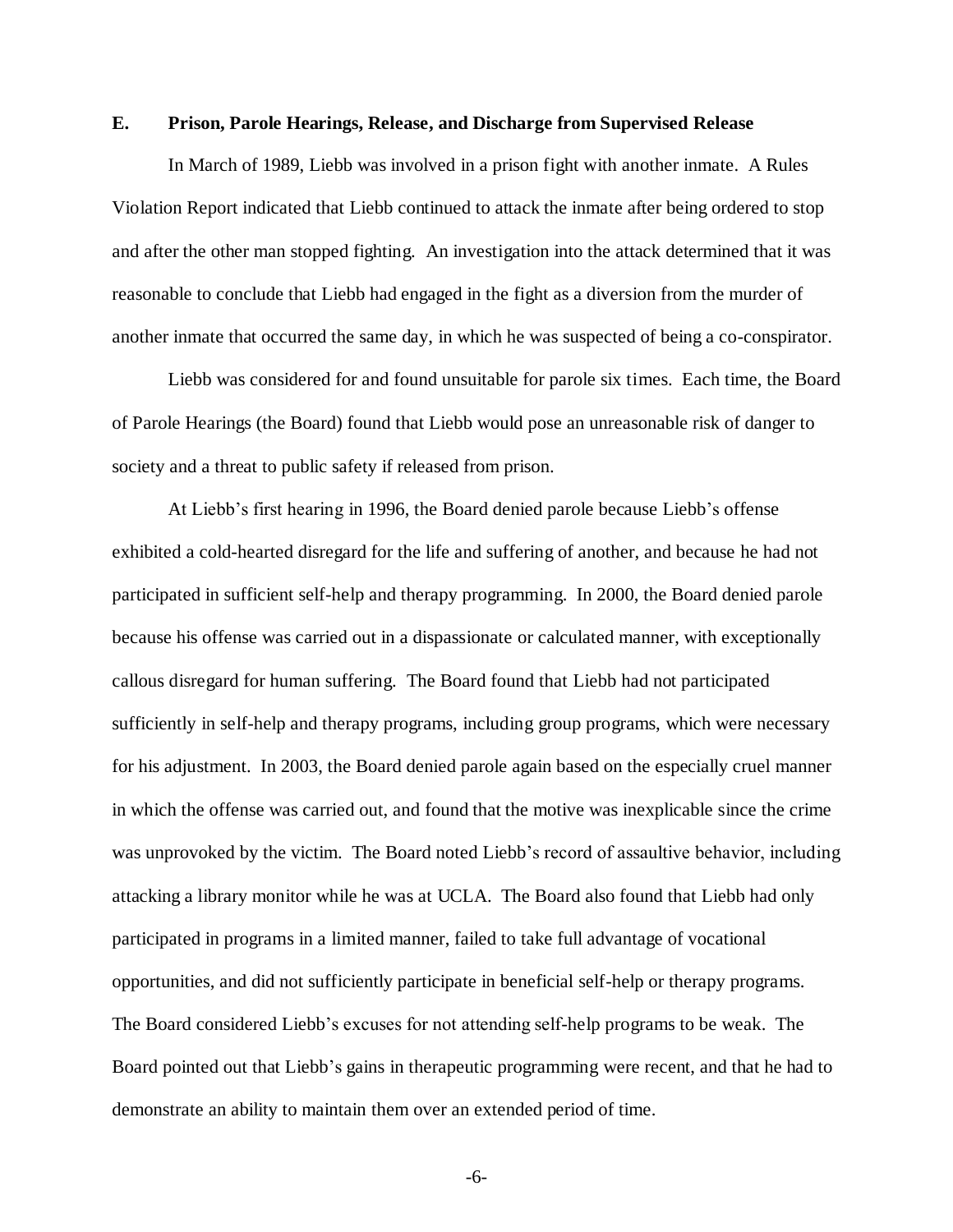In 2006, the Board again denied parole stressing that Liebb's offense involved callous disregard for the victim and his family, whom Liebb had befriended. Liebb also exhibited a cruel disdain for human suffering in that he lay in wait, had the opportunity to stop, but still chased down the victim, ignored the victim's pleas for his life, and stabbed him to death. The Board mentioned Liebb's record of assaultive behavior, building up before the murder. It acknowledged that Liebb had participated in positive programming, but asserted that he did not engage in self-help programs until 2003, after the panel at that time advised him to do so. The Board stated that Liebb's self-help programs should have started long before. Liebb was commended for completing paralegal training, and received commendations from correctional staff and people with whom he worked.

In 2008, the Board denied parole again observing that Liebb's institutional behavior was commendable, but the offense was especially cruel and callous, and his self-help programming was relatively recent. The Board identified the group programs Liebb had participated in, including non-violent communication, community violence prevention, Incarcerated Men Putting Away Childish Things (IMPACT), yoga, and a class to learn Arabic. However, it questioned Liebb's insight into his crime due to his lack of emotion when discussing his victim and the victim's family, and from the findings of a psychiatrist. The Board deemed Liebb's description of the stabbing non-emotional and clinical, and recommended further self-help, including therapy.

In 2010, the Board again denied parole, remarking that Liebb's offense was especially heinous, atrocious, and cruel, and involved multiple victims. It doubted Liebb's insight and sincerity because of inconsistencies between his present and past testimony regarding the crime. The Board cited Liebb's admission that he had lied about several issues concerning the facts of the crime and that his untruthful statements related to his motivation, direct involvement in the crime, blaming others, minimizing his role, and not taking full responsibility for his actions. The

-7-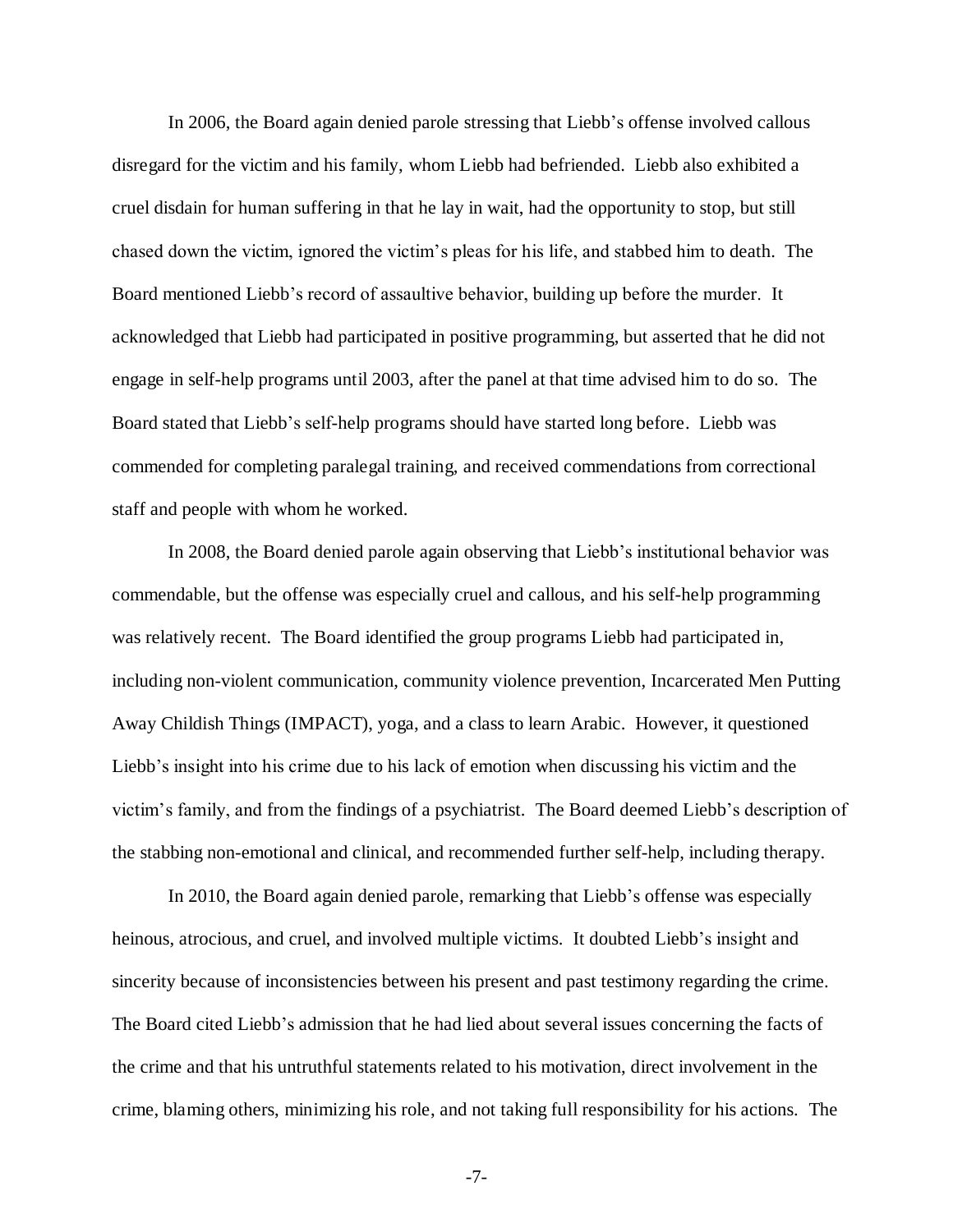Board acknowledged numerous programs that Liebb had participated in, but concluded that the negative circumstances heavily outweighed these positive factors. The Board recommended continued self-help, especially in the area of insight.

Two years later, in 2012, the Board granted Liebb parole based on his demonstration of remorse at the hearing, his identification of character defects that negatively influenced his behavior in the past, a positive risk assessment report, his positive programming while in prison, and his 21-year history without discipline. In January 2013, the Governor exercised his discretion to reverse the grant of parole, based on the especially atrocious and cruel offense and on Liebb's lack of insight. Liebb challenged this finding by filing a writ of habeas corpus. On August 22, the Los Angeles Superior Court granted the habeas petition and vacated the Governor's decision. Liebb was released from San Quentin on October 30, 2013.

Liebb complied with his parole until he was discharged from supervised release on November 15, 2016.

#### **III. REQUIREMENTS FOR REINSTATEMENT**

Rule 5.445 of the Rules of Procedure provides that a petitioner for reinstatement to the practice of law, who previously had been disbarred or resigned with charges pending, must: (1) pass a professional responsibility examination within one year prior to filing the petition; (2) establish rehabilitation; (3) establish present moral qualifications for reinstatement; and (4) establish present ability and learning in the general law by providing proof of taking and passing the Attorneys' Examination within three years prior to the filing of the petition. In accordance with the parties' stipulation, the hearing judge found that Liebb had passed the Multistate Professional Responsibility Examination within one year of filing his petition, and that he had passed the Attorneys' Examination within three years prior to filing his petition. The

-8-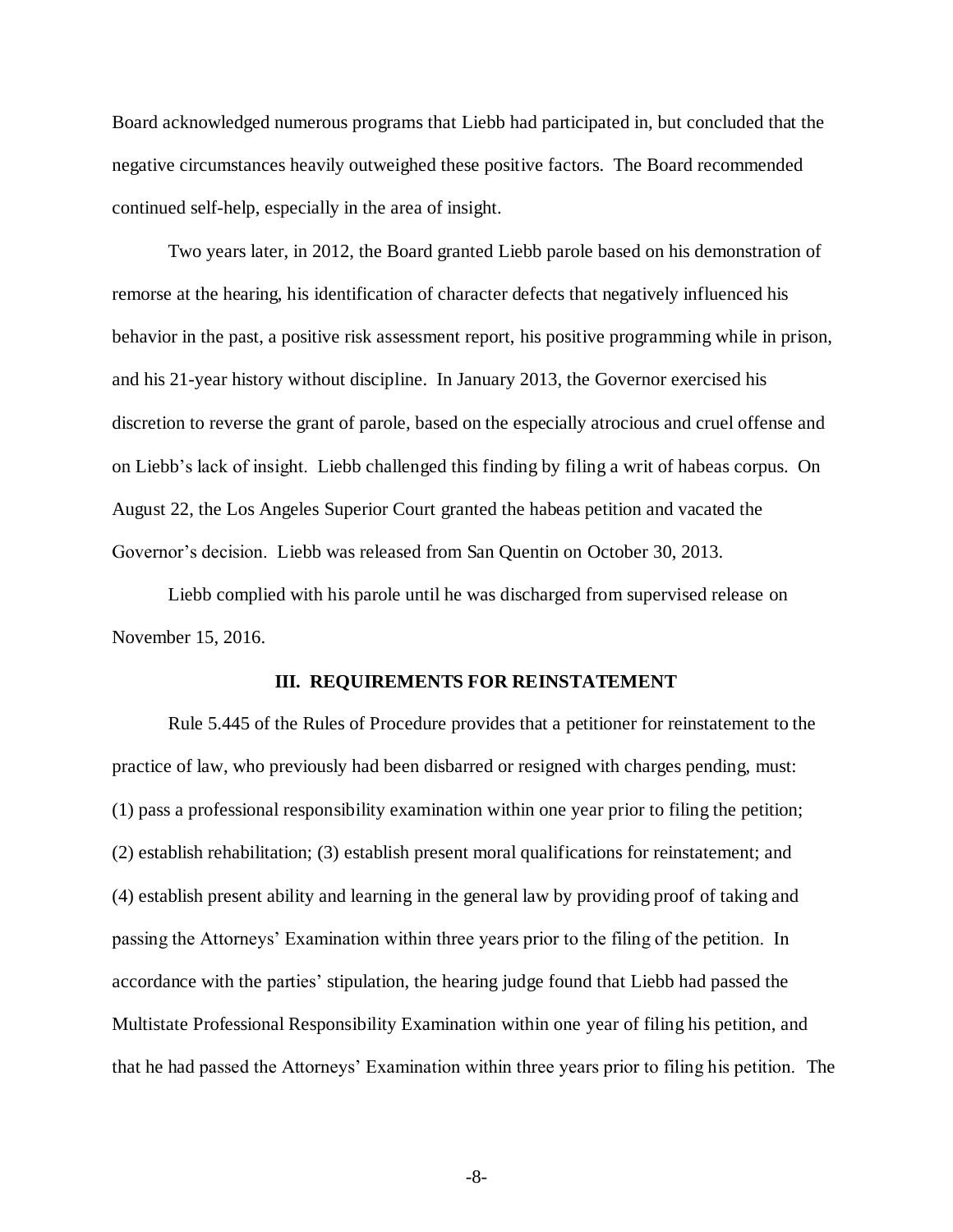judge's decision was focused on whether Liebb established, by clear and convincing evidence, $2$ his rehabilitation and present moral qualifications for readmission. The hearing judge concluded that Liebb failed to make this showing. We agree.

## **IV. LIEBB'S REHABILITATION/POSITIVE PROGRAMMING DURING AND AFTER PRISON**

### **A. Positive Programming/Self-Help Activities During Prison**

As found by the hearing judge, Liebb participated in multiple programs while in prison, including individual and group therapy and self-help treatment programs. In 2002, Liebb enrolled in the Father's Program. In December 2003, he enrolled in the Insight Meditation class. Also in 2003, he was involved in the Insight Prison Project, which had a four-pronged program emphasizing: (1) violence prevention; (2) offender accountability; (3) emotional intelligence; and (4) the mind-body integration aspect of yoga.

From 2003 to 2009, Liebb participated in the IMPACT program, which was designed to teach incarcerated men empathy, self-control, and humility. In November 2005, Liebb participated in Friends Outside, Creative Conflict Resolution Workshop, and focused on anger management, conflict resolution, and communication. In 2007, Liebb completed 32 hours of instruction in Nonviolent Communication, a means of improving communication skills and promoting peace and partnership. Throughout 2008 and 2009, Liebb participated in the Teaching Responsibility Utilizing Sociological Training, a year-long course focused on examining one's values and understanding how they were shaped by historical and cultural realities of race relations in America. Liebb also participated in the New Leaf on Life Group program and the Change Is Possible program. Change Is Possible explored factors that led to Liebb's offense.

 $\overline{a}$ 

 $2$  Clear and convincing evidence leaves no substantial doubt and is sufficiently strong to command the unhesitating assent of every reasonable mind. (*Conservatorship of Wendland* (2001) 26 Cal.4th 519, 552.)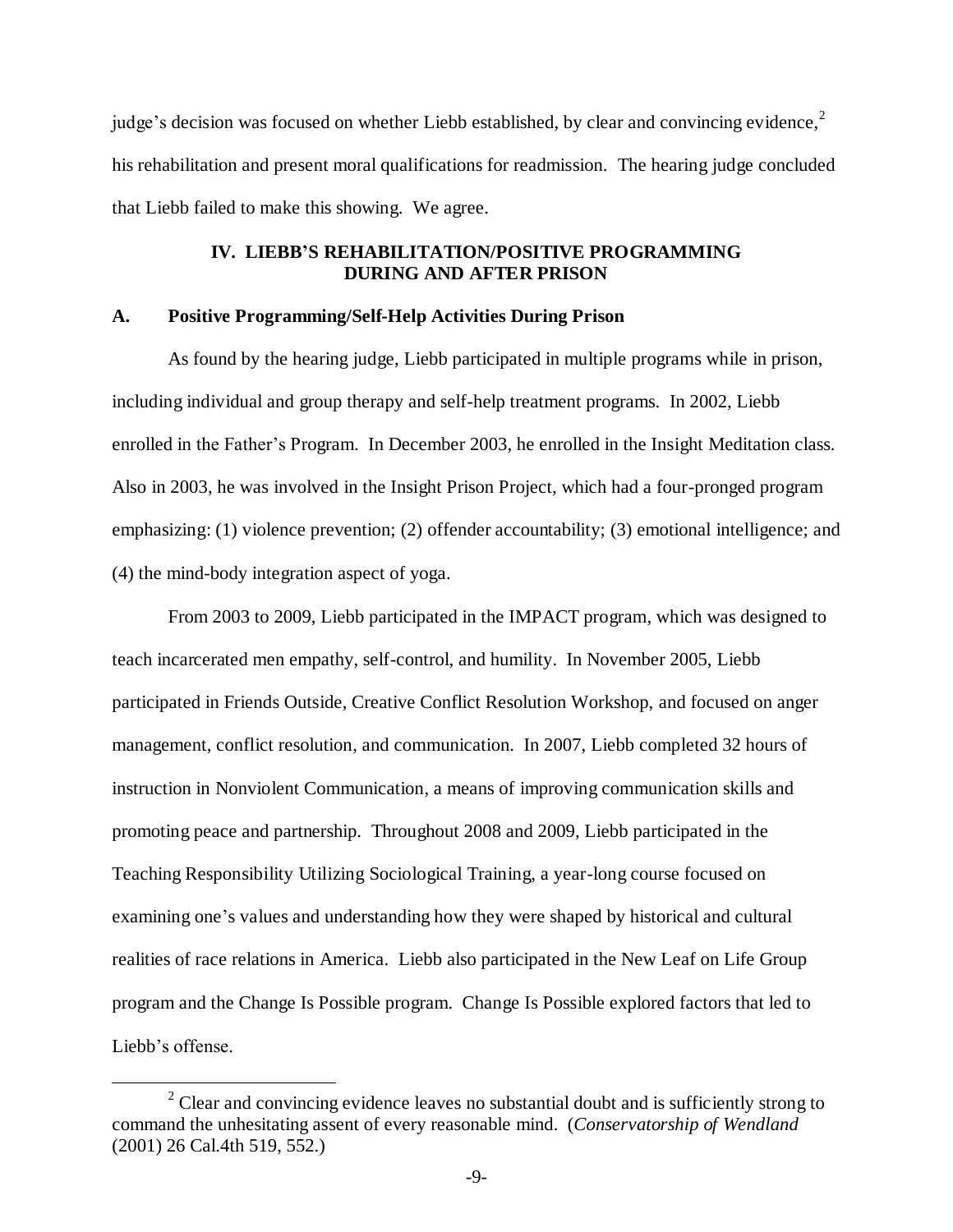In 2010, Liebb also began attending Alcoholics Anonymous (AA) sessions. In 2012, he completed the year-long Guiding Rage Into Power, a life-skills program that highlights stopping violence, becoming emotionally intelligent, cultivating mindfulness, and coming to understand victim impact. In March 2013, Liebb completed the 50-week restorative justice program called the Victim Offender Education Group, which focused on helping incarcerated men fully understand and take responsibility for the impact of their crimes and to make necessary changes to live a productive life free from prison.

While in prison, Liebb also completed a three-year paralegal program, and earned a paralegal certificate. In 2012, he received an Associate of Arts degree from a college program run by the Prison University Project. During his time in prison, Liebb worked as a food services clerk, janitor, and education clerk. He also helped his fellow inmates with legal work, preparing dozens of habeas petitions on behalf of his peers. In addition, he assisted with civil rights actions against the California Department of Corrections, and helped his cellmate to challenge the Prison Litigation Reform Act's administrative exhaustion requirement. From 2011-2013, he served as a legal writer for the San Quentin News.

### **B. Conduct After Release From Prison**

Upon his parole to Alameda County in 2013 and before his discharge from supervised release in November 2016, Liebb began taking mandated anger management classes and attended mandatory group classes and AA meetings five days a week. He continued anger management classes when his parole was transferred to San Francisco, and also took yoga classes at least three times a week. From February 2014 until July 2015, he was part of a mentorship program for recently released life sentence prisoners, and called or met with his assigned mentee several times a week. From April 2015 through August 2017, Liebb engaged in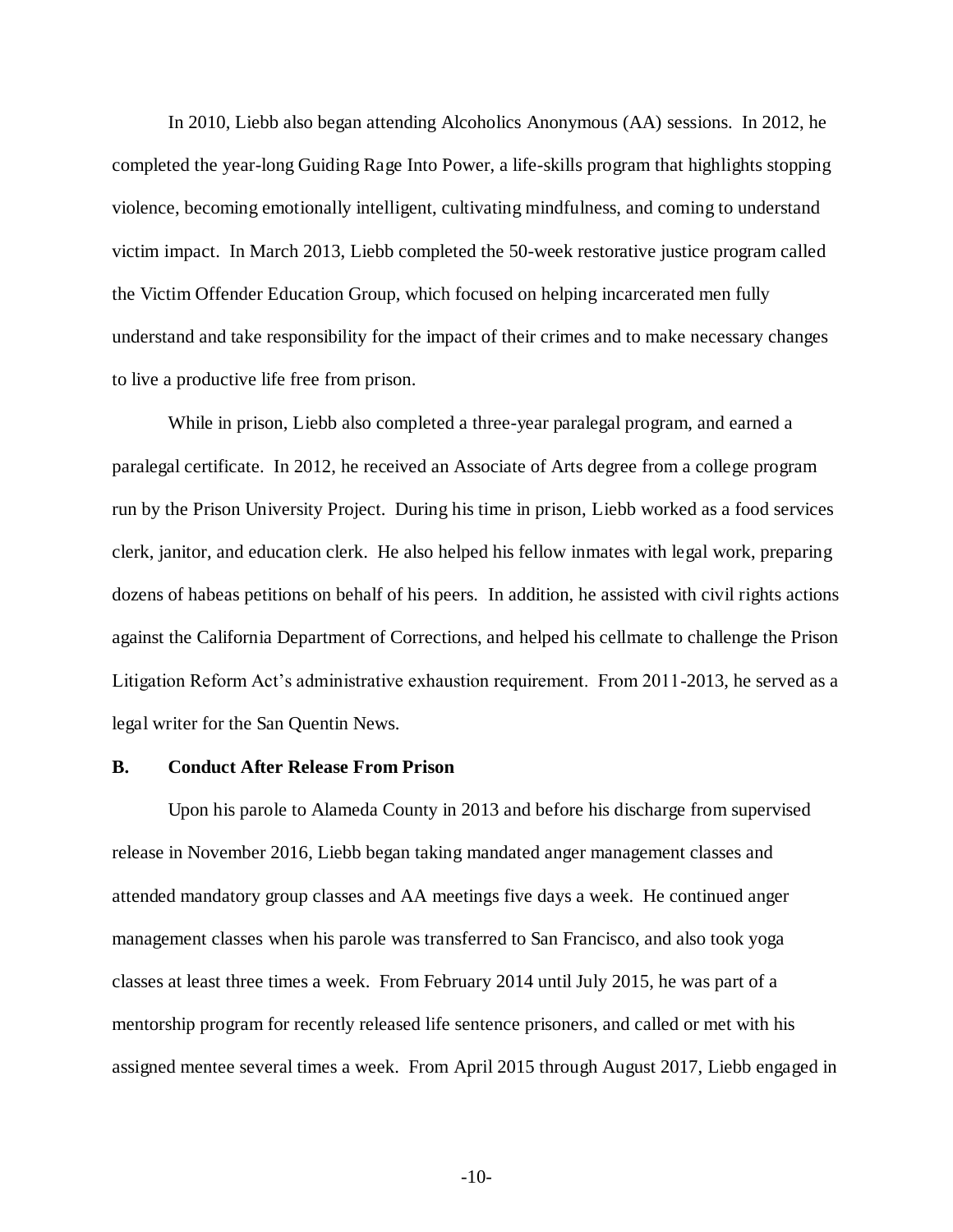weekly therapy. When his therapy ended, he began weekly sessions with a "somatic" coach to improve his relationships.

From April 2016 to April 2017, Liebb worked as a part-time legal clerk for the Law Offices of David Uthman. Since May 2017, Liebb has continued working for this office as a contractor. He also performs legal research for attorney Charles Carbone on a contract basis. Since July 2016, Liebb has worked as a part-time program assistant for the Asian Prisoner Support Committee, a non-profit agency that provides reentry assistance to formerly incarcerated persons of Asian and Pacific Islander descent. He also works with ROOTS (Restoring Our Original True Selves), a program based in Oakland that helps formerly incarcerated individuals reintegrate by immersing them in community events and providing opportunities to engage in service and build relationships. Since January 2014, Liebb has volunteered as an intern at the Center for Gender and Refugee Studies of the University of California, Hastings College of the Law. In 2015, Liebb received a certificate of honor from the San Francisco Board of Supervisors in recognition of his outstanding work as a Community Clean Team volunteer. Since December 2016, he has been a member of the Hastings Prisoner Outreach, a law student organization that raises awareness of criminal justice issues and provides legal assistance to inmates under a law professor's supervision.

## **V. LIEBB FAILED TO SHOW EXEMPLARY CONDUCT OVER AN EXTENDED PERIOD OF TIME AFTER RELEASE FROM PRISON AND DISCHARGE FROM SUPERVISED RELEASE**

### **A. Liebb's Burden Is Heightened by the Gravity of his Crimes**

Due to the gravity of Liebb's crimes, he faces a heavy burden to prove his rehabilitation. As the Supreme Court noted, the taking of a human life is the ultimate offense. (*In re Nevill*  (1985) 39 Cal.3d 729, 735.) Liebb "can be found morally fit to practice law only if the evidence shows that he is no longer the same person who behaved so poorly in the past, and only if he has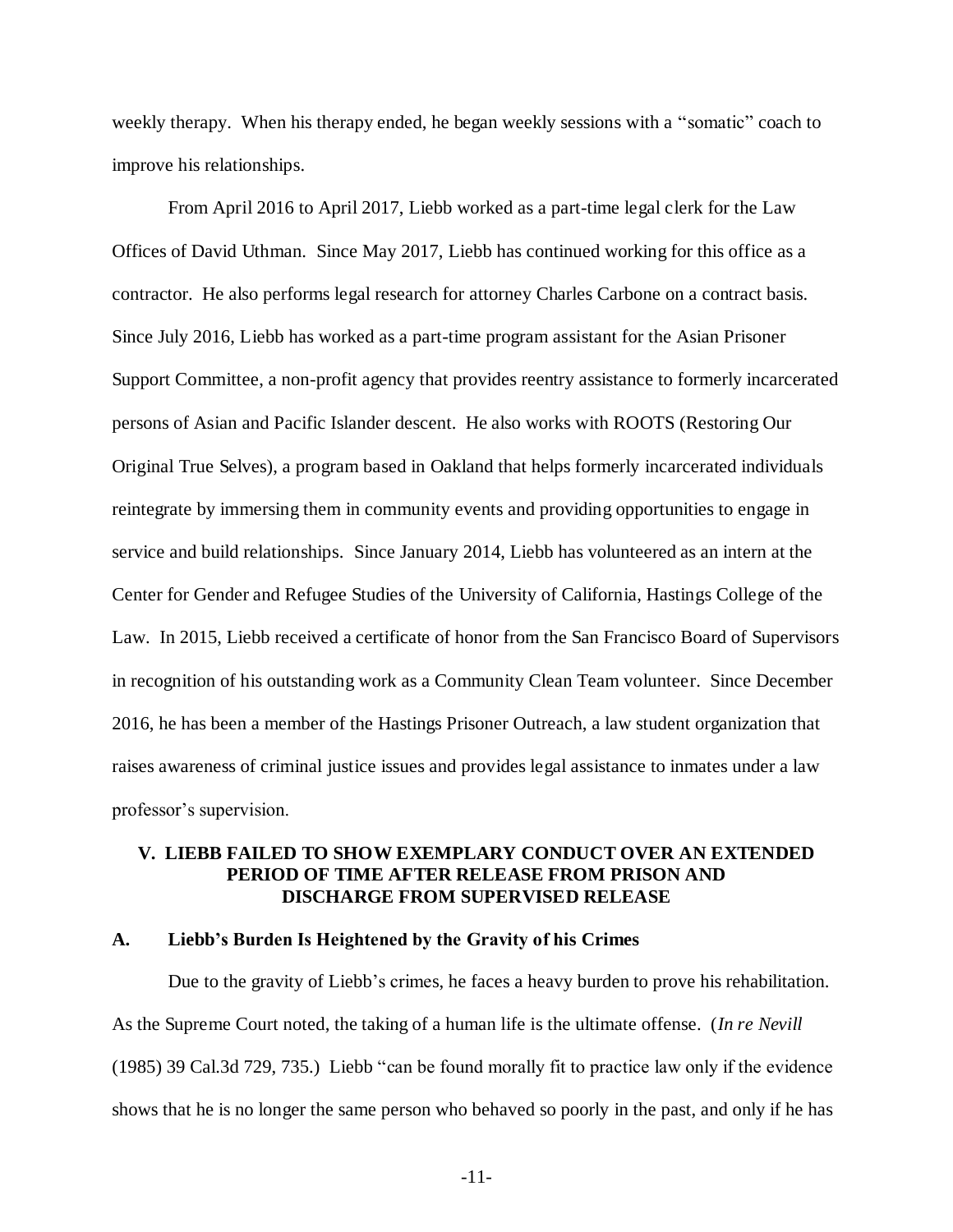since behaved in exemplary fashion over a meaningful period of time. This heavy burden is commensurate with the gravity of his crimes." (*In re Gossage* (2000) 23 Cal.4th 1080, 1098.)

A person seeking reinstatement must present "stronger proof of his present honesty and integrity than one seeking admission for the first time whose character has never been in question." (*Tardiff v. State Bar* (1980) 27 Cal.3d 395, 403.) In determining whether the burden has been met, the evidence of present character must be considered in light of the moral shortcomings displayed in the past. (*Ibid.*) Although Liebb need not demonstrate perfection, "overwhelming proof of reform" is necessary. (*Feinstein v. State Bar* (1952) 39 Cal.2d 541, 546.) When an applicant's prior misconduct is sufficiently egregious, overwhelming proof must include a lengthy period of not only unblemished but exemplary conduct. (*In re Menna* (1995) 11 Cal.4th 975, 989.)

## **B. Liebb Must Show an Extended Period of Exemplary Conduct After Prison and Supervised Release**

The hearing judge found that, although Liebb has made great strides in establishing successful rehabilitation and current moral character, he has not shown exemplary conduct over the required extended period of time since his discharge from supervised release in November 2016 and filing his petition for reinstatement in August 2017. Given Liebb's grievous misconduct, a longer period of time is required. We do not consider, and decisional law does not support, 16 months of unsupervised conduct as sufficient to demonstrate an extended period of sustained exemplary conduct. $3$ 

 $\overline{a}$ 

<sup>3</sup> See, e.g., *In re Menna*, *supra*, 11 Cal.4th at p. 989 (five and one-half years of unsupervised good conduct not sufficient for felony theft and drug convictions); *In the Matter of Bellicini* (Review Dept. 2006) 4 Cal. State Bar Ct. Rptr. 883 (three years of exemplary conduct after sobriety from alcohol and gambling not sufficient for misappropriation and incompetence); *In the Matter of Miller* (Review Dept. 1993) 2 Cal. State Bar Ct. Rptr. 423 (nine years between misappropriation and petition sufficient); cf. *In the Matter of Bodell* (Review Dept. 2002) 4 Cal. State Bar Ct. Rptr. 459 (10 years between resignation and reinstatement hearing sufficient for mail fraud where three years' good conduct followed five years' criminal probation).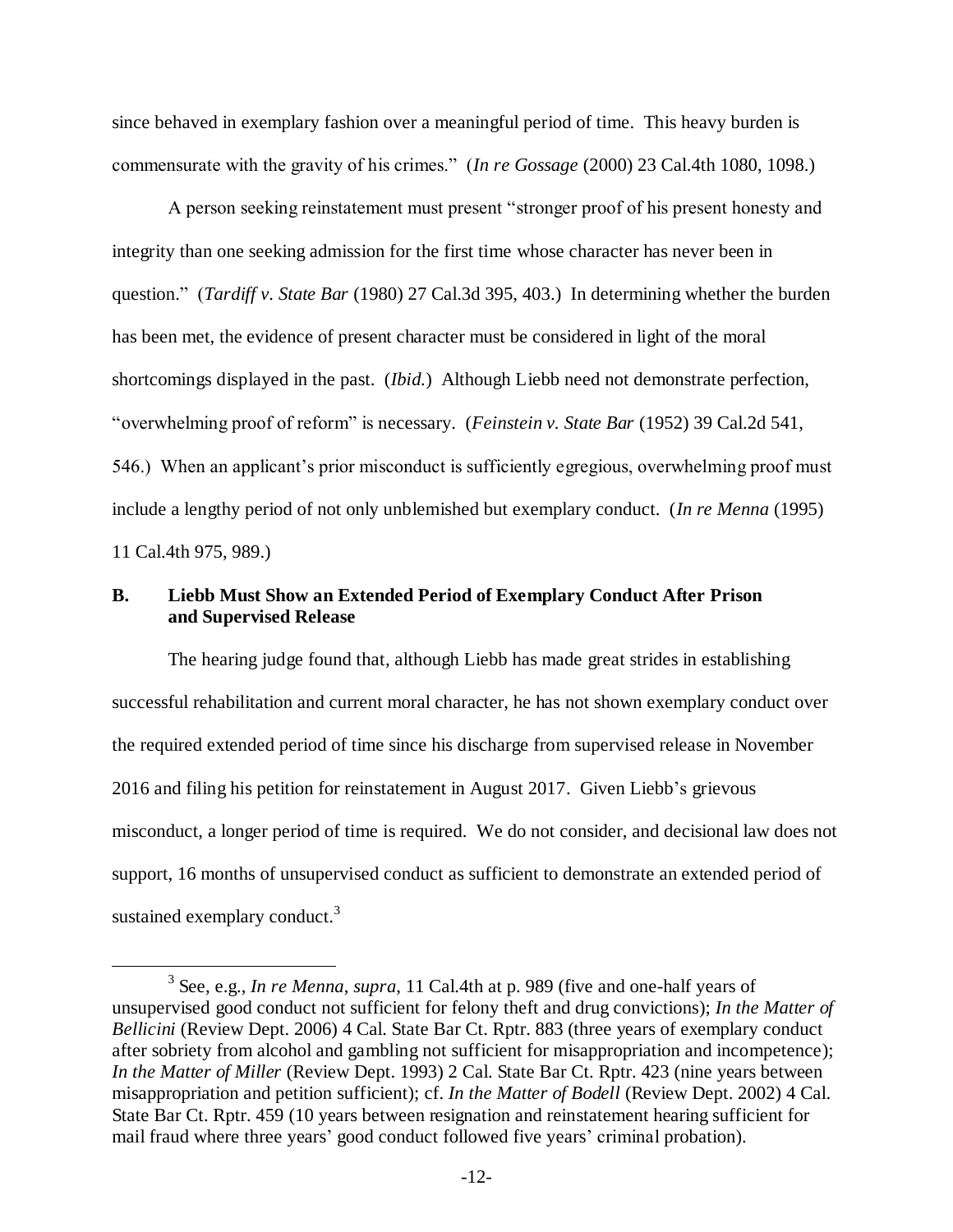Liebb asserts that the hearing judge wrongly focused on the period of exemplary conduct after his supervised release ended and argues that more weight should be given to his positive programming in prison and during parole. However, the judge correctly focused on the time following Liebb's discharge from supervised release and determined that the less than two years between his discharge and his reinstatement hearing was insufficient to make the required showing of rehabilitation. The Supreme Court has held that little weight can be placed on good conduct while in prison for the purposes of showing rehabilitation in State Bar matters "[s]ince persons under the direct supervision of correctional authorities are required to behave in exemplary fashion." (*In re Gossage*, *supra*, 23 Cal.4th at p. 1099 [finding that Review Department's consideration of good conduct in prison viewed rehabilitation more broadly than case law allows]; see also *In re Menna*, *supra*, 11 Cal.4th at p. 989 [Liebb must show rehabilitation outside time in prison, halfway house, and parole because good conduct is normally demanded of prisoner and parolee].) In Liebb's case, it is clear that the Board required the positive programming he engaged in while in prison as a condition for his release. At each parole hearing where the Board denied him parole, it emphasized that he had not participated in enough self-help programs and encouraged him to do so. Liebb himself testified at his reinstatement hearing that it was not until he was discharged from parole that he actually felt free and gained additional insight. We give "far greater weight" to activities after Liebb's parole ended in 2016. (*Bodell*, *supra*, 4 Cal. State Bar Ct. Rptr. at p. 464.)<sup>4</sup>

Liebb relies on *Bodell*, *supra*, to distinguish the case law establishing that the showing of sustained exemplary conduct must come after prison and discharge from supervised release. *Bodell* involved an attorney convicted of one count of felony mail fraud, who spent no time in

 $\overline{a}$ 

<sup>4</sup> See *Seide v. Committee of Bar Examiners* (1989) 49 Cal.3d 933, 939 (inadequate that petitioner stayed out of trouble while being watched on probation); *In re Giddens* (1981) 30 Cal.3d 110, 116 (proof of rehabilitation needed "during a period when petitioner is neither on parole . . . nor under supervision of the bar").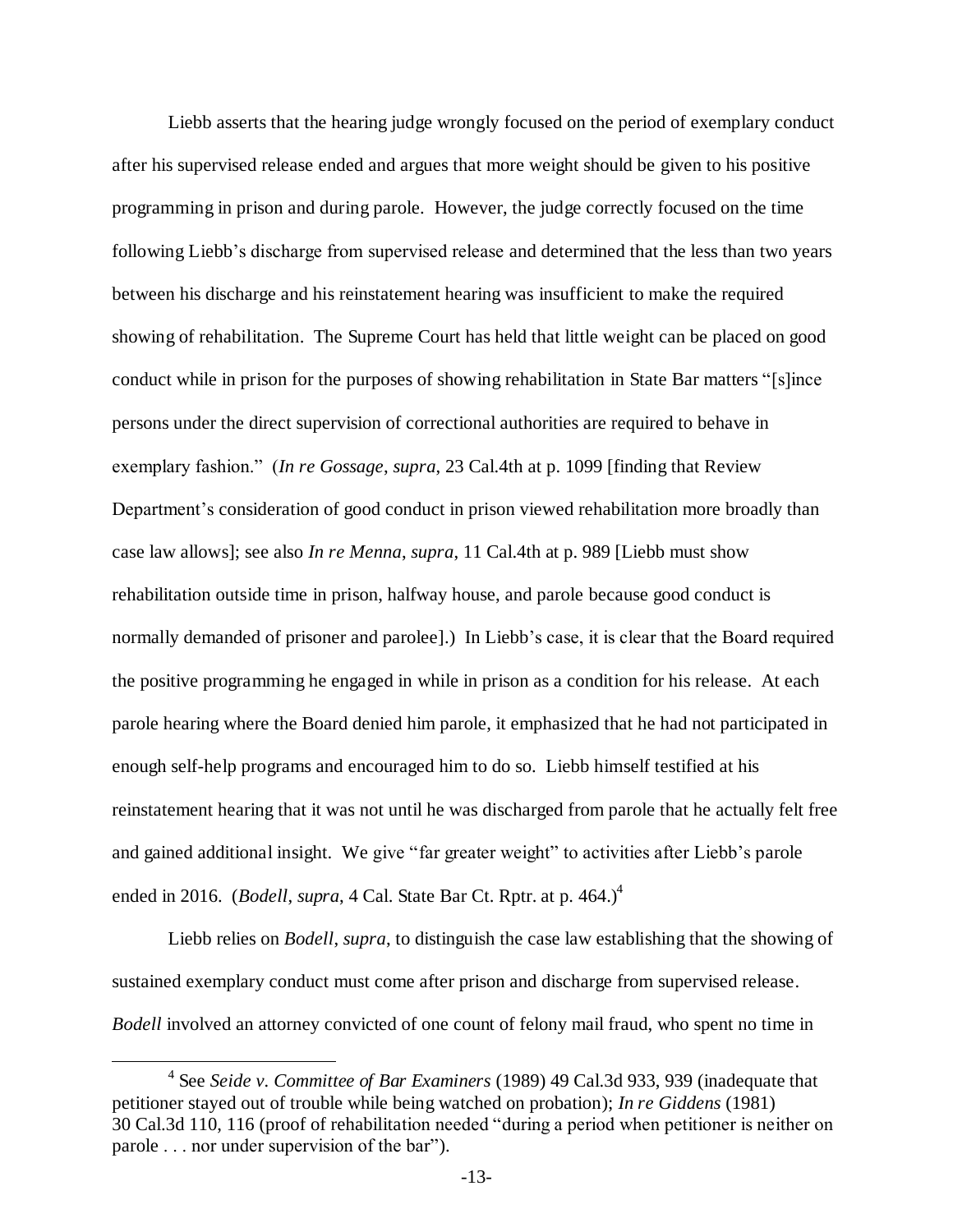prison, but was on criminal probation for five years. (*Bodell, supra*, 4 Cal. State Bar Ct. Rptr. at p. 463.) The *Bodell* court found that the attorney had established rehabilitation in the ten years following his conviction, and did not focus exclusively on his post-probation conduct. In *Bodell,*  the court acknowledged that in *Gossage*, *supra*, and *Menna*, *supra*, the courts did not find an attorney's time in custody or under court or State Bar supervision to be particularly weighty, but distinguished Bodell's misconduct from the "extremely serious misconduct for an extensive time" in *Gossage*, *supra*, and *Menna*, *supra*. Because Liebb's misconduct is extremely egregious, the reasoning of *Gossage* and *Menna*, not *Bodell,* applies with regard to the weight given to his conduct while in prison or parole.

## **C. Liebb's Self-Help Activities and Character References Are Commendable, But Do Not Alone Establish Exemplary Conduct**

As the hearing judge found, Liebb has made strides toward showing his rehabilitation. Much of his work in prison involved self-help activities and groups. After release from prison, he engaged in additional self-help programs, as well as therapy. However, these activities alone do not demonstrate truly exemplary conduct in the sense of returning something to the community Liebb harmed. As such, they are somewhat minimized because they contribute substantially to his personal well-being instead of paying back the community he harmed. (*In re Menna*, *supra*, 11 Cal.4th at p. 990; *In re Glass* (2014) 58 Cal.4th 500, 526 [12 years of therapy is not truly exemplary conduct because it primarily confers benefit on applicant to State Bar].) Further, Liebb has not continued anger management therapy after his release from supervised parole, which is important because it directly addresses his past violent criminal misconduct. (*In the Matter of Rudnick* (Review Dept. 2007) 5 Cal. State Bar Ct. Rptr. 27, 36 [quality of evidence, rather than number of years, is true measure of rehabilitation].)

Similarly, while Liebb presented character evidence that the hearing judge described as "an impressive array of 17 highly reputable character witnesses," we agree with the judge that